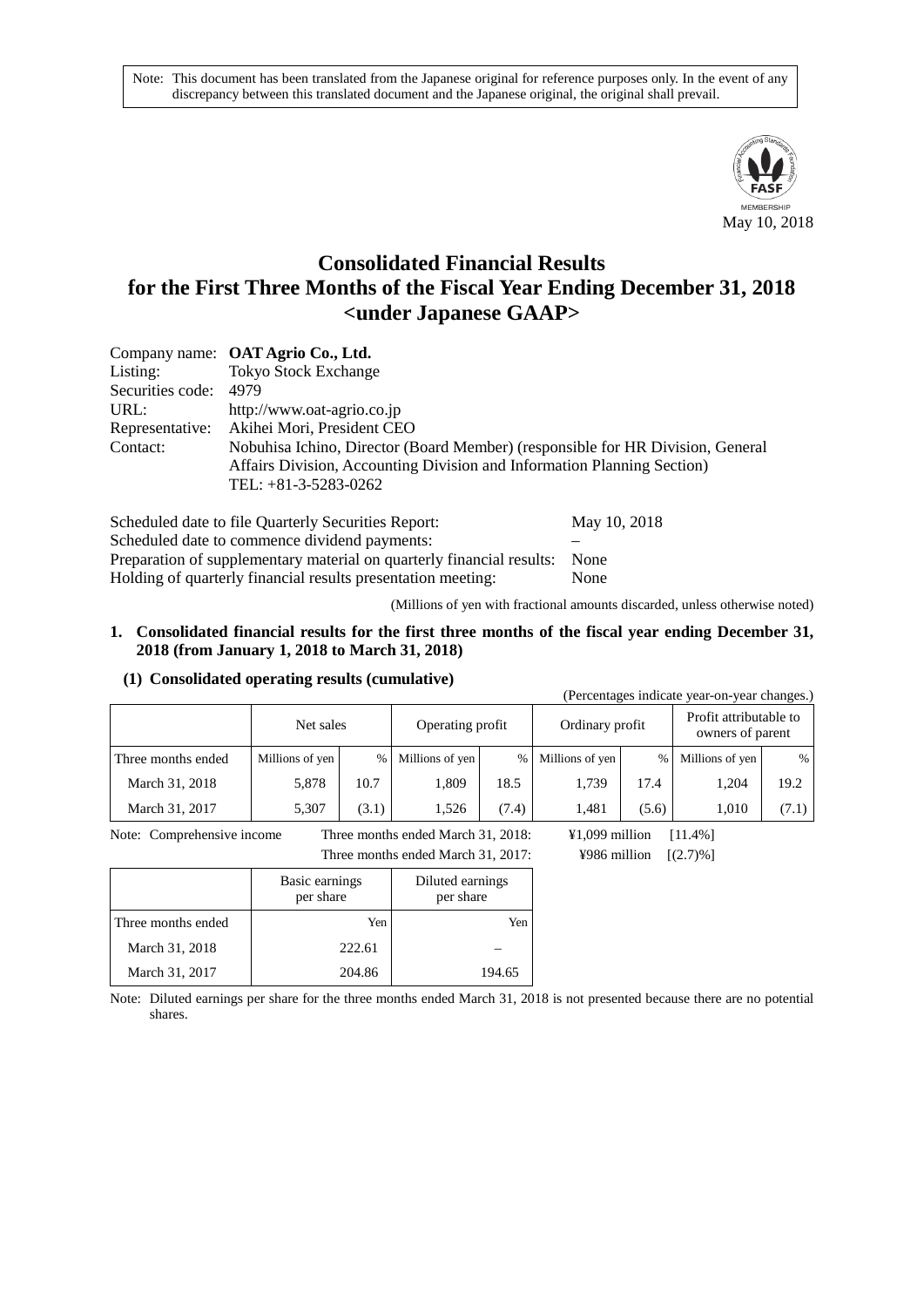## **(2) Consolidated financial position**

|                   | Total assets          | Net assets      | Equity-to-asset ratio | Net assets per share |
|-------------------|-----------------------|-----------------|-----------------------|----------------------|
| As of             | Millions of yen       | Millions of yen | $\%$                  | Yen                  |
| March 31, 2018    | 15,886                | 7,237           | 43.1                  | 1,265.18             |
| December 31, 2017 | 12.094                | 6.333           | 48.9                  | 1,092.73             |
| Reference: Equity | As of March 31, 2018: | ¥6,847 million  |                       |                      |

As of December 31, 2017: ¥5,914 million

#### **2. Dividends**

|                                                       | Dividends per share                           |      |                      |                 |       |  |
|-------------------------------------------------------|-----------------------------------------------|------|----------------------|-----------------|-------|--|
|                                                       | First<br>Second<br>quarter-end<br>quarter-end |      | Third<br>quarter-end | Fiscal year-end | Total |  |
|                                                       | Yen                                           | Yen  | Yen                  | Yen             | Yen   |  |
| Fiscal year ended<br>December 31, 2017                |                                               | 0.00 |                      | 36.00           | 36.00 |  |
| Fiscal year ending<br>December 31, 2018               | –                                             |      |                      |                 |       |  |
| Fiscal year ending<br>December 31, 2018<br>(Forecast) |                                               | 0.00 |                      | 36.00           | 36.00 |  |

Note: Revisions to the dividends forecasts most recently announced: None

### **3. Consolidated earnings forecasts for the fiscal year ending December 31, 2018 (from January 1, 2018 to December 31, 2018)**

(Percentages indicate year-on-year changes.)

|                                         | Net sales          |               | Operating profit   |               | Ordinary profit    |               | Profit attributable to<br>owners of parent |               | Basic<br>earnings<br>per share |
|-----------------------------------------|--------------------|---------------|--------------------|---------------|--------------------|---------------|--------------------------------------------|---------------|--------------------------------|
|                                         | Millions of<br>ven | $\frac{0}{0}$ | Millions of<br>yen | $\frac{0}{0}$ | Millions of<br>yen | $\frac{0}{0}$ | Millions of<br>yen                         | $\frac{0}{0}$ | Yen                            |
| Fiscal year ending<br>December 31, 2018 | 15.290             | 8.3           | 1,913              | 1.7           | 1.895              | 0.3           | 1,311                                      | 1.0           | 242.33                         |

Note: Revisions to the earnings forecasts most recently announced: None

As the Company manages its operations on an annual basis, consolidated earnings forecasts for the first six months are omitted.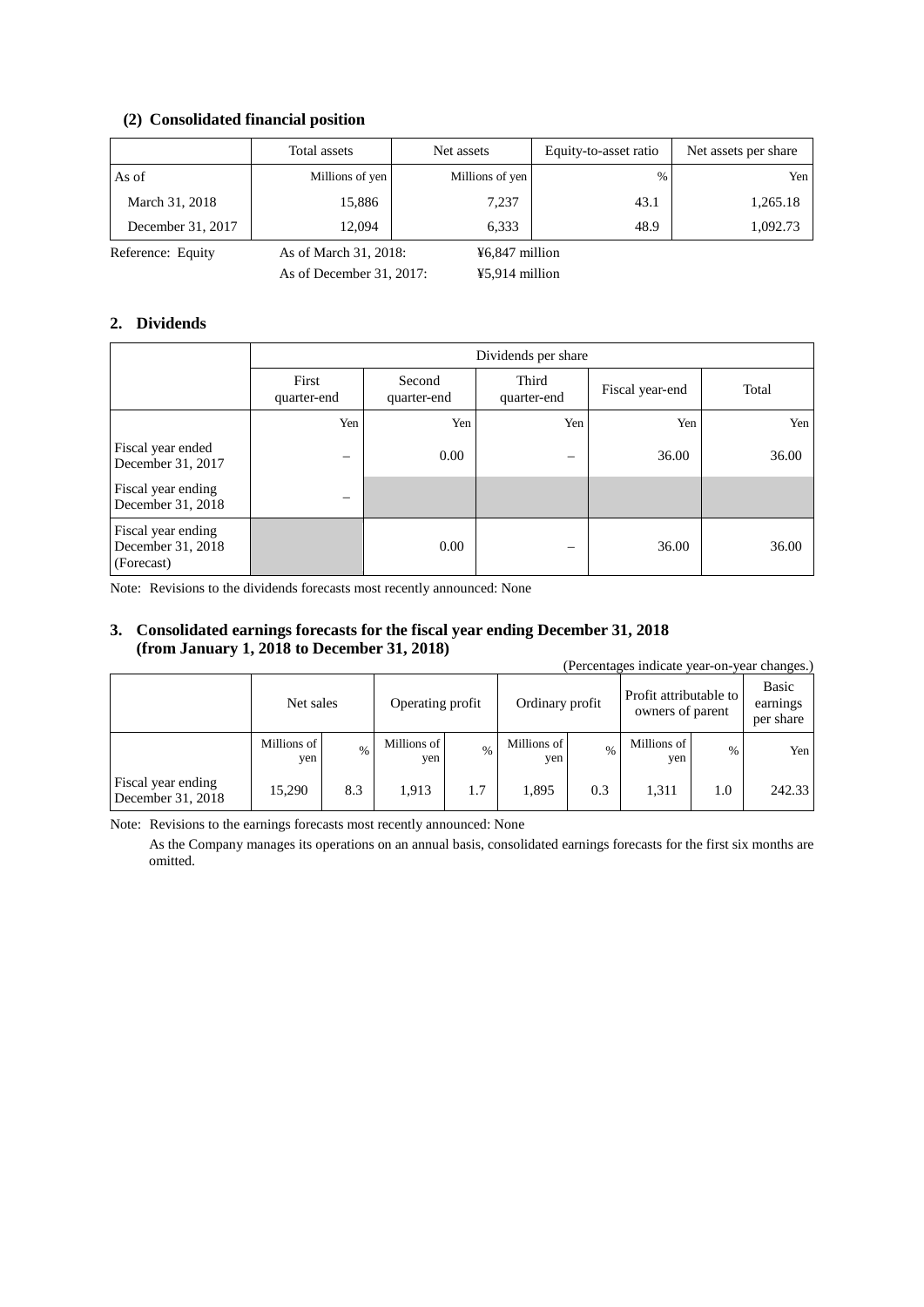#### **\* Notes**

- (1) Changes in significant subsidiaries during the period (changes in specified subsidiaries resulting in the change in scope of consolidation): None
- (2) Application of special accounting for preparing quarterly consolidated financial statements: None
- (3) Changes in accounting policies, changes in accounting estimates, and restatement
	- a. Changes in accounting policies in accordance with changes in accounting standards, etc.: None
	- b. Changes in accounting policies due to other reasons: None
	- c. Changes in accounting estimates: None
	- d. Restatement: None
- (4) Number of shares issued (common shares)
	- a. Number of shares issued at the end of the period (including treasury shares)

| $\text{As of March } 31, 2018$ | 5,536,000 shares |
|--------------------------------|------------------|
| As of December 31, 2017        | 5,536,000 shares |

b. Number of treasury shares at the end of the period

| As of March 31, 2018    | 123,739 shares   |  |  |
|-------------------------|------------------|--|--|
| As of December 31, 2017 | $123,693$ shares |  |  |

c. Average number of shares outstanding during the period (cumulative from the beginning of the fiscal year)

| Three months ended March 31, 2018 | 5,412,282 shares |
|-----------------------------------|------------------|
| Three months ended March 31, 2017 | 4.932.376 shares |

## **\* Quarterly financial results reports are exempt from quarterly review conducted by certified public accountants or an audit corporation.**

#### **\* Proper use of earnings forecasts, and other special matters**

The forward-looking statements, including earnings forecasts, contained in these materials are based on information currently available to the Company and on certain assumptions deemed to be reasonable. Consequently, the statements herein do not constitute assurances regarding the Company's actual results. Actual financial and other results may differ substantially from the statements herein due to various factors.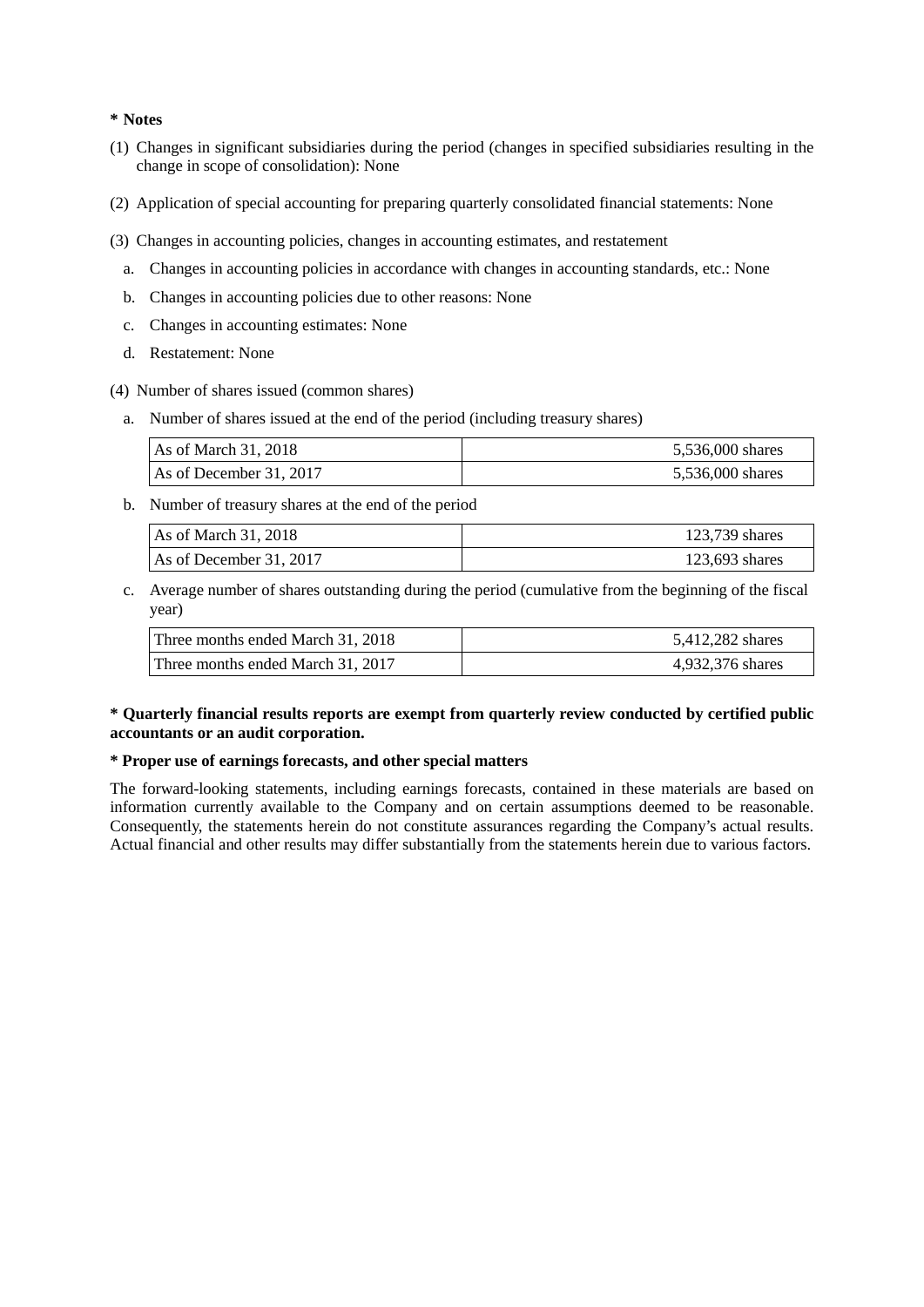# **Attached Materials**

# **Index**

| (3) Information regarding consolidated earnings forecasts and other forward-looking statements  2 |  |
|---------------------------------------------------------------------------------------------------|--|
|                                                                                                   |  |
|                                                                                                   |  |
| (2) Consolidated statement of income and consolidated statement of comprehensive income5          |  |
|                                                                                                   |  |
|                                                                                                   |  |
|                                                                                                   |  |
|                                                                                                   |  |
|                                                                                                   |  |
|                                                                                                   |  |
|                                                                                                   |  |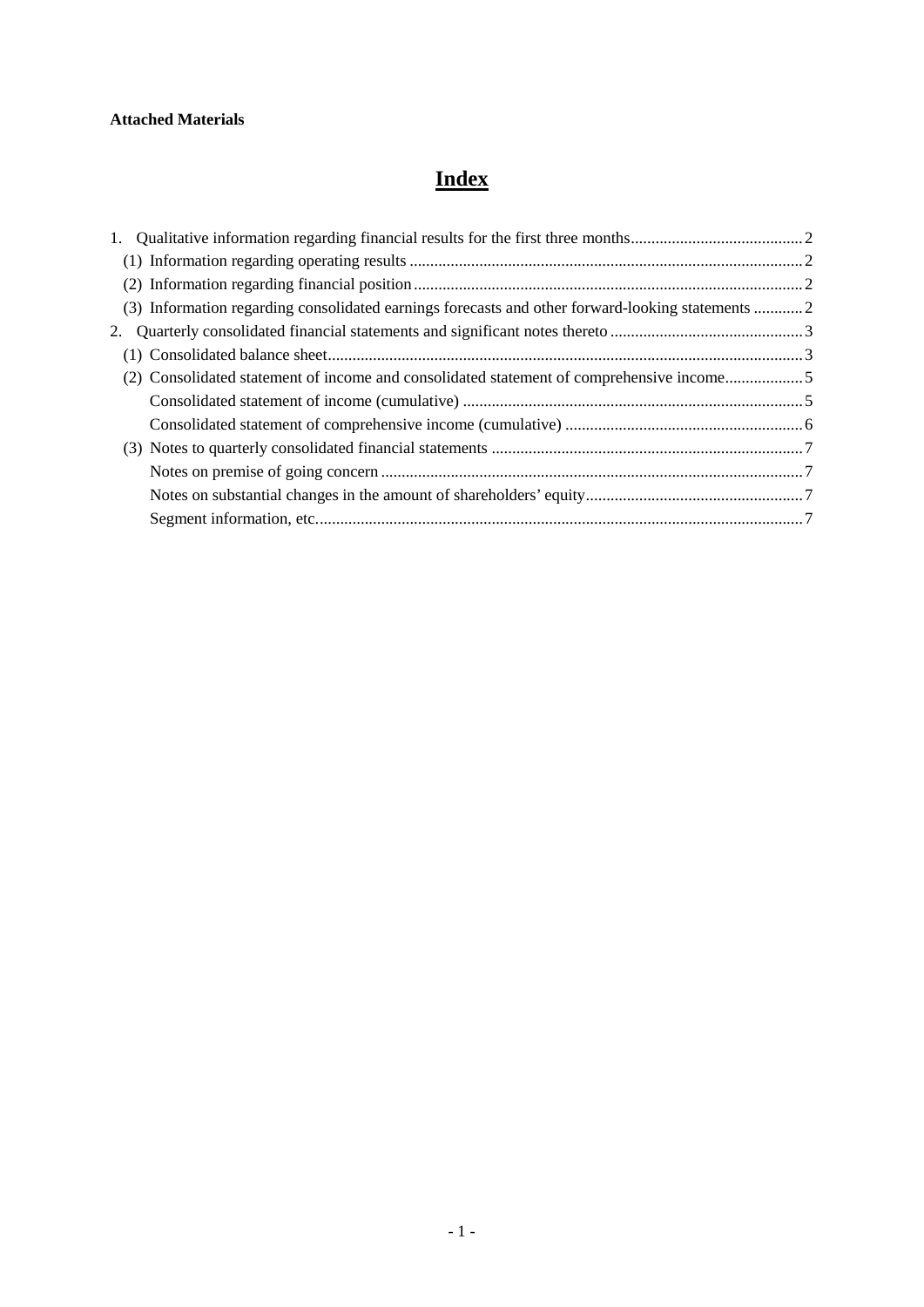### <span id="page-4-0"></span>**1. Qualitative information regarding financial results for the first three months**

#### <span id="page-4-1"></span>**(1) Information regarding operating results**

In the first three months of the fiscal year ending December 31, 2018, the Japanese economy continued to follow a trend of moderate recovery owing to such factors as improvements in employment and income environments, as well as corporate earnings. However, due to political uncertainty in the U.S. and Europe, the outlook for the global economy, including the trend for foreign exchange, remains uncertain.

Net sales and operating profit of OAT Agrio Group (the "Group") tend to be higher in the first quarter of the consolidated fiscal year compared with the other three quarters because it is the period for deliveries in preparation for peak demand seasons, particularly with respect to the domestic agrichemicals business.

As a result, in the first three months under review, net sales was ¥5,878 million, up ¥570 million or 10.7% year on year, operating profit was ¥1,809 million, up ¥283 million or 18.5% year on year, ordinary profit was ¥1,739 million, up ¥258 million or 17.4% year on year and profit attributable to owners of parent was ¥1,204 million, up ¥194 million or 19.2% year on year.

The Group has a single business segment, the AgriTechno Business. The operating results by business fields in this segment are as follows.

In the agrichemicals field, shipments in the domestic market were down year on year and net sales decreased, but net sales to overseas markets increased primarily due to a year-on-year increase in shipment volumes of the acaricide *Cyflumetofen*. As a result, overall net sales in the agrichemicals field increased by ¥369 million, or 8.7% year on year, to ¥4,597 million.

In the fertilizer and biostimulant field, shipments of Drip Fertigation Cultivation System and related fertilizers to the domestic market were robust. In the biostimulant field, net sales increased as a result of growth in shipments of *Atonik* through subsidiary Asahi Chemical Europe in Europe, and through subsidiary PT. OAT MITOKU AGRIO in Indonesia. As a result, overall net sales in the fertilizer and biostimulant field increased by ¥200 million, or 18.6% year on year, to ¥1,280 million.

#### <span id="page-4-2"></span>**(2) Information regarding financial position**

Total assets as of March 31, 2018, was ¥15,886 million, an increase of ¥3,791 million compared to December 31, 2017. This was mainly the result of an increase of ¥3,478 million in notes and accounts receivable - trade.

Total liabilities was ¥8,648 million, an increase of ¥2,887 million compared to December 31, 2017. This was mainly the result of increases of ¥938 million in notes and accounts payable - trade and ¥2,726 million in short-term loans payable.

Net assets was ¥7,237 million, an increase of ¥904 million compared to December 31, 2017. This was mainly the result of an increase of ¥1,009 million in retained earnings.

#### <span id="page-4-3"></span>**(3) Information regarding consolidated earnings forecasts and other forward-looking statements**

The consolidated earnings forecasts for the fiscal year ending December 31, 2018, announced in "Consolidated Financial Results for the Fiscal Year Ended December 31, 2017" on February 9, 2018, have not been changed.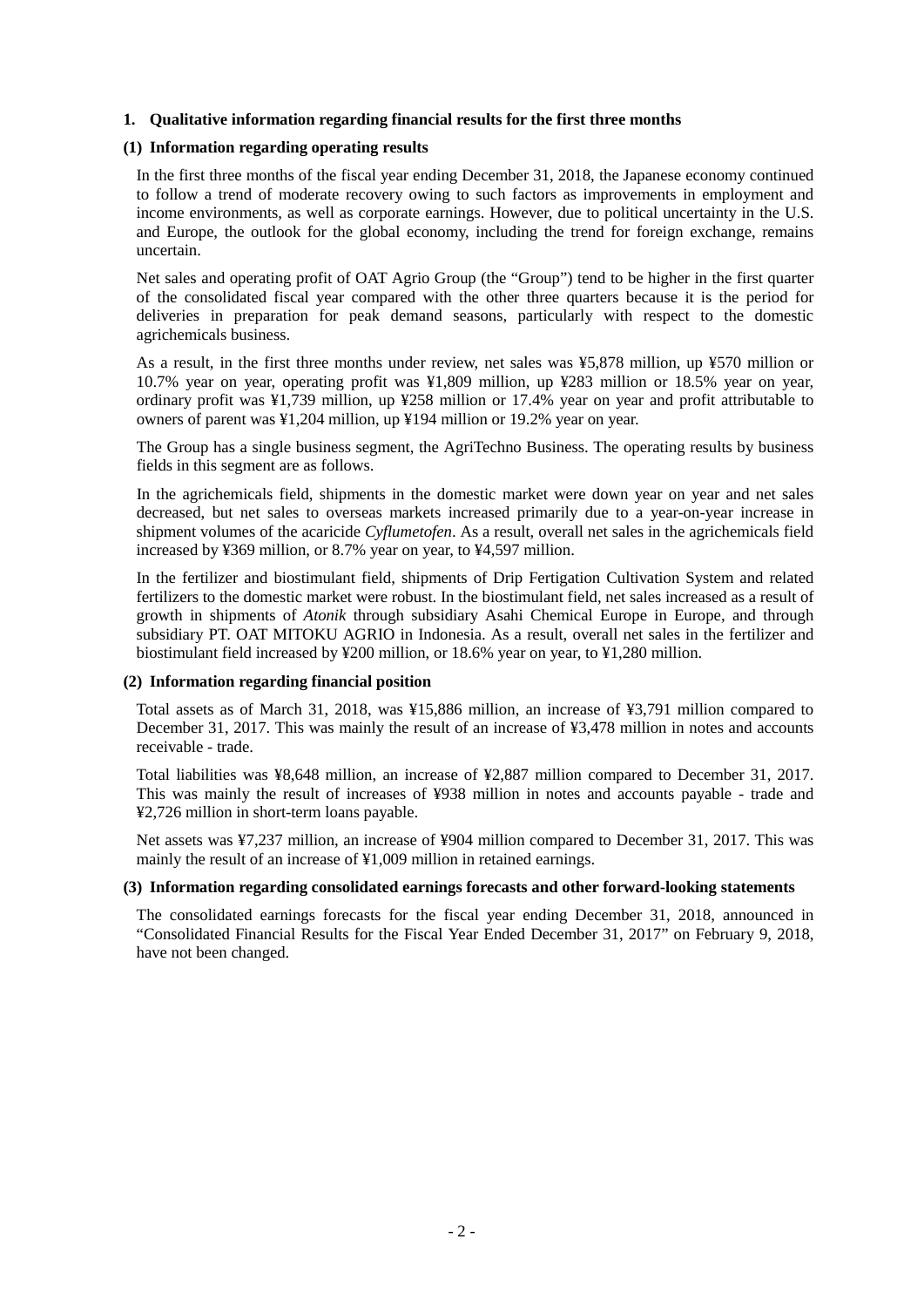# <span id="page-5-0"></span>**2. Quarterly consolidated financial statements and significant notes thereto**

# <span id="page-5-1"></span>**(1) Consolidated balance sheet**

|                                              |                         | (Millions of yen)    |
|----------------------------------------------|-------------------------|----------------------|
|                                              | As of December 31, 2017 | As of March 31, 2018 |
| Assets                                       |                         |                      |
| Current assets                               |                         |                      |
| Cash and deposits                            | 1,958                   | 1,817                |
| Notes and accounts receivable - trade        | 3,580                   | 7,059                |
| Merchandise and finished goods               | 2,329                   | 2,335                |
| Work in process                              | 377                     | 558                  |
| Raw materials and supplies                   | 812                     | 1,007                |
| Other                                        | 452                     | 449                  |
| Allowance for doubtful accounts              | (31)                    | (28)                 |
| Total current assets                         | 9,479                   | 13,199               |
| Non-current assets                           |                         |                      |
| Property, plant and equipment                | 1,822                   | 1,829                |
| Intangible assets                            |                         |                      |
| Goodwill                                     | 88                      | 73                   |
| Other                                        | 104                     | 98                   |
| Total intangible assets                      | 192                     | 172                  |
| Investments and other assets                 | 598                     | 684                  |
| Total non-current assets                     | 2,614                   | 2,686                |
| <b>Total</b> assets                          | 12,094                  | 15,886               |
| Liabilities                                  |                         |                      |
| <b>Current liabilities</b>                   |                         |                      |
| Notes and accounts payable - trade           | 2,212                   | 3,151                |
| Short-term loans payable                     | 777                     | 3,503                |
| Income taxes payable                         | 366                     | 573                  |
| Provision for sales returns                  | 19                      | 20                   |
| Provision for sales rebates                  | 45                      | 117                  |
| Provision for bonuses                        | 35                      | 134                  |
| Other                                        | 790                     | 642                  |
| Total current liabilities                    | 4,247                   | 8,142                |
| Non-current liabilities                      |                         |                      |
| Long-term loans payable                      | 1,000                   |                      |
| Provision for directors' retirement benefits | $\overline{2}$          | 3                    |
| Net defined benefit liability                | 183                     | 180                  |
| Deferred tax liabilities                     | 72                      | 69                   |
| Other                                        | 254                     | 251                  |
| Total non-current liabilities                | 1,513                   | 505                  |
| <b>Total liabilities</b>                     | 5,760                   | 8.648                |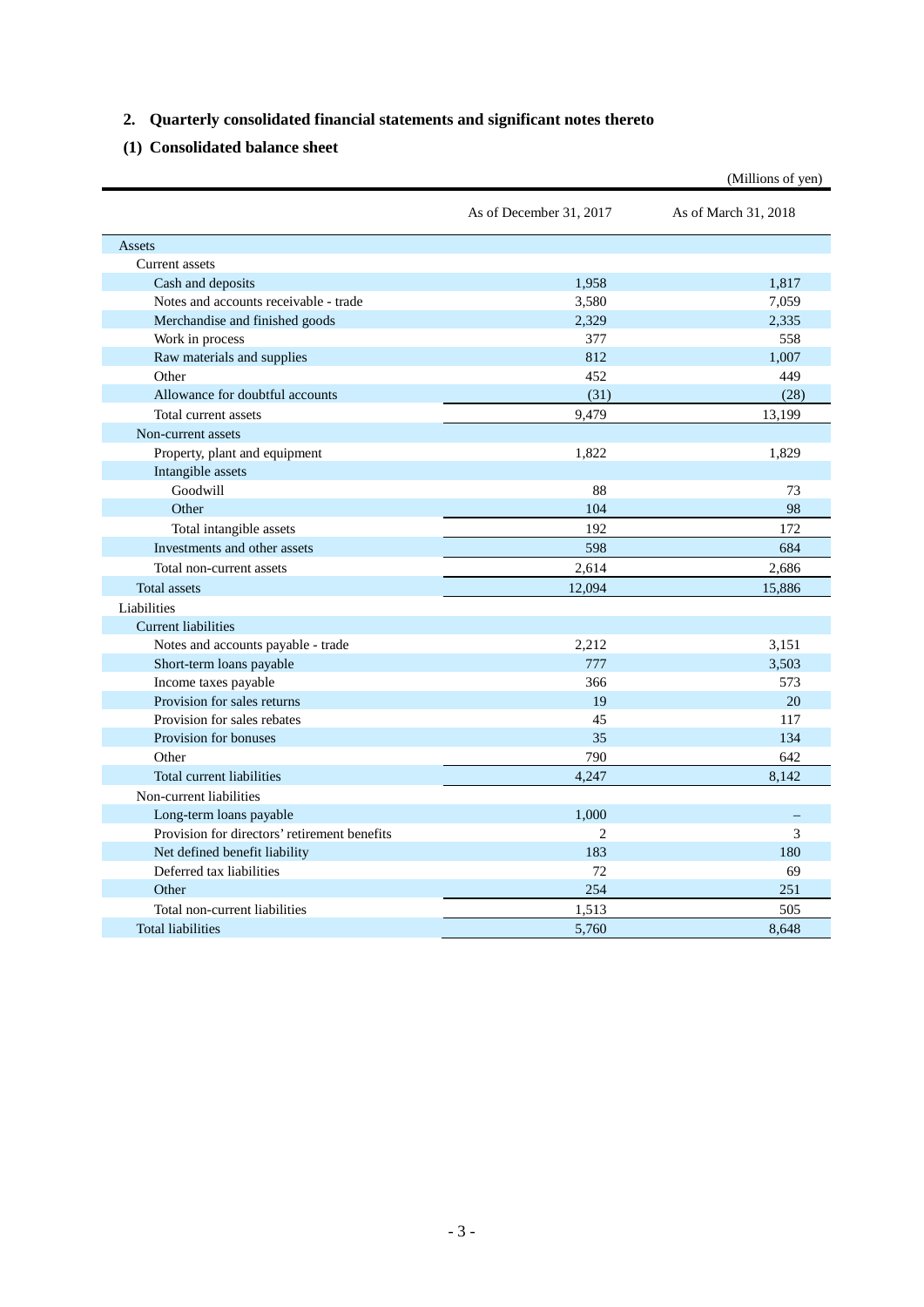(Millions of yen)

|                                                          | As of December 31, 2017 | As of March 31, 2018 |
|----------------------------------------------------------|-------------------------|----------------------|
| Net assets                                               |                         |                      |
| Shareholders' equity                                     |                         |                      |
| Capital stock                                            | 461                     | 461                  |
| Capital surplus                                          | 2,410                   | 2,410                |
| Retained earnings                                        | 3,229                   | 4,239                |
| Treasury shares                                          | (161)                   | (161)                |
| Total shareholders' equity                               | 5,939                   | 6,949                |
| Accumulated other comprehensive income                   |                         |                      |
| Valuation difference on available-for-sale<br>securities | 13                      | 5                    |
| Foreign currency translation adjustment                  | (36)                    | (106)                |
| Remeasurements of defined benefit plans                  | (2)                     | (1)                  |
| Total accumulated other comprehensive income             | (25)                    | (102)                |
| Non-controlling interests                                | 419                     | 390                  |
| Total net assets                                         | 6,333                   | 7,237                |
| Total liabilities and net assets                         | 12,094                  | 15,886               |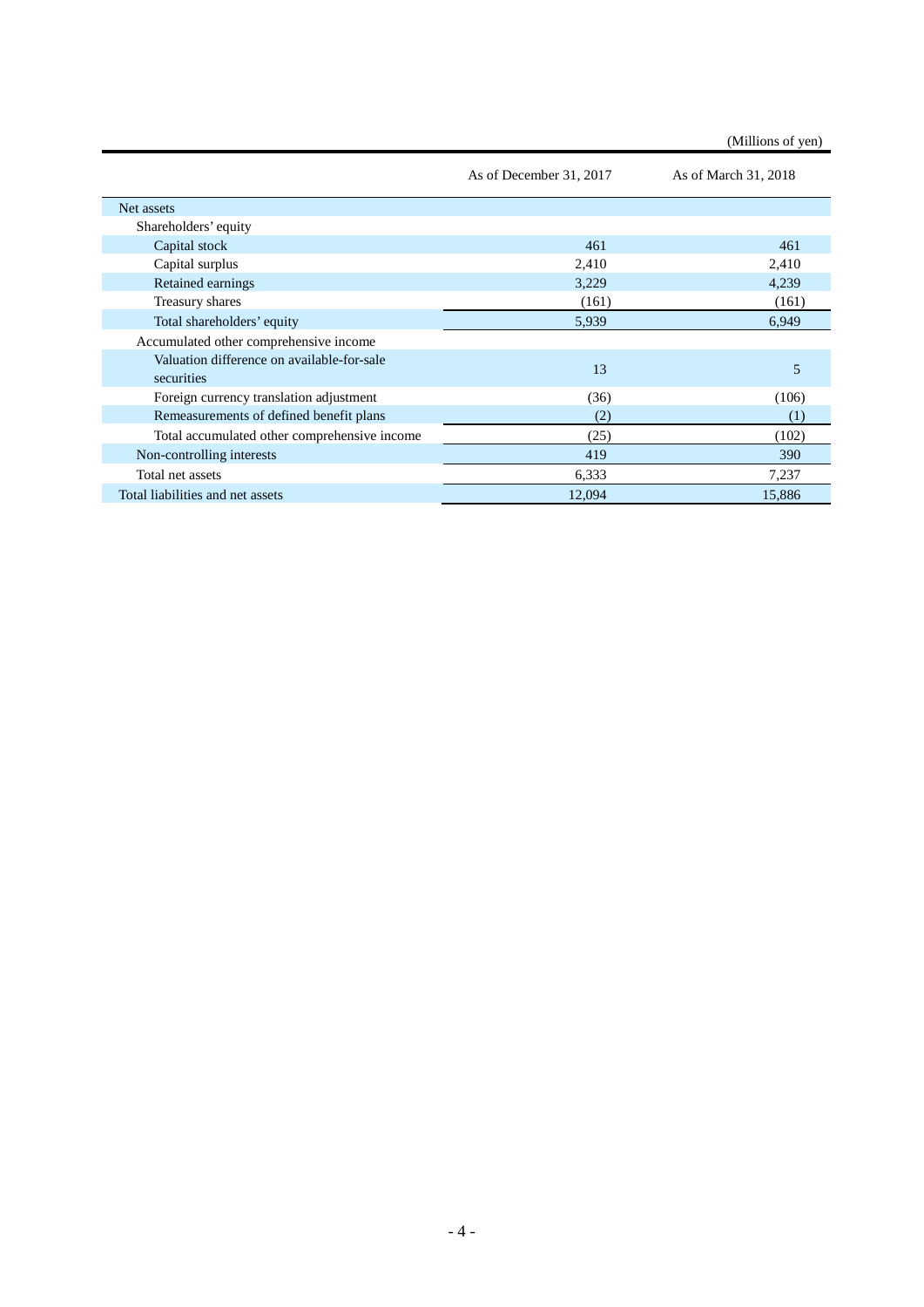# <span id="page-7-0"></span>**(2) Consolidated statement of income and consolidated statement of comprehensive income**

# <span id="page-7-1"></span>**Consolidated statement of income (cumulative)**

|                                                |                                      | (Millions of yen)                    |
|------------------------------------------------|--------------------------------------|--------------------------------------|
|                                                | Three months ended<br>March 31, 2017 | Three months ended<br>March 31, 2018 |
| Net sales                                      | 5,307                                | 5.878                                |
| Cost of sales                                  | 2,779                                | 3,002                                |
| Gross profit                                   | 2.528                                | 2.875                                |
| Selling, general and administrative expenses   | 1,001                                | 1,065                                |
| Operating profit                               | 1,526                                | 1,809                                |
| Non-operating income                           |                                      |                                      |
| Interest income                                | 5                                    | 5                                    |
| Dividend income                                | $\theta$                             | $\mathbf{0}$                         |
| Insurance premiums refunded cancellation       | $\overline{2}$                       |                                      |
| Other                                          | $\overline{2}$                       | $\overline{2}$                       |
| Total non-operating income                     | 10                                   | 8                                    |
| Non-operating expenses                         |                                      |                                      |
| Interest expenses                              | 8                                    | $\overline{7}$                       |
| Foreign exchange losses                        | 47                                   | 70                                   |
| Other                                          | $\overline{0}$                       | $\overline{0}$                       |
| Total non-operating expenses                   | 56                                   | 78                                   |
| Ordinary profit                                | 1,481                                | 1,739                                |
| Extraordinary income                           |                                      |                                      |
| Gain on sales of non-current assets            |                                      | $\mathbf{0}$                         |
| Total extraordinary income                     |                                      | $\theta$                             |
| <b>Extraordinary losses</b>                    |                                      |                                      |
| Loss on retirement of non-current assets       | $\overline{0}$                       | $\mathbf{0}$                         |
| Total extraordinary losses                     | $\theta$                             | $\theta$                             |
| Profit before income taxes                     | 1,481                                | 1,739                                |
| Income taxes - current                         | 455                                  | 548                                  |
| Income taxes - deferred                        | 16                                   | (10)                                 |
| Total income taxes                             | 471                                  | 537                                  |
| Profit                                         | 1,009                                | 1,201                                |
| Loss attributable to non-controlling interests | (0)                                  | (2)                                  |
| Profit attributable to owners of parent        | 1,010                                | 1,204                                |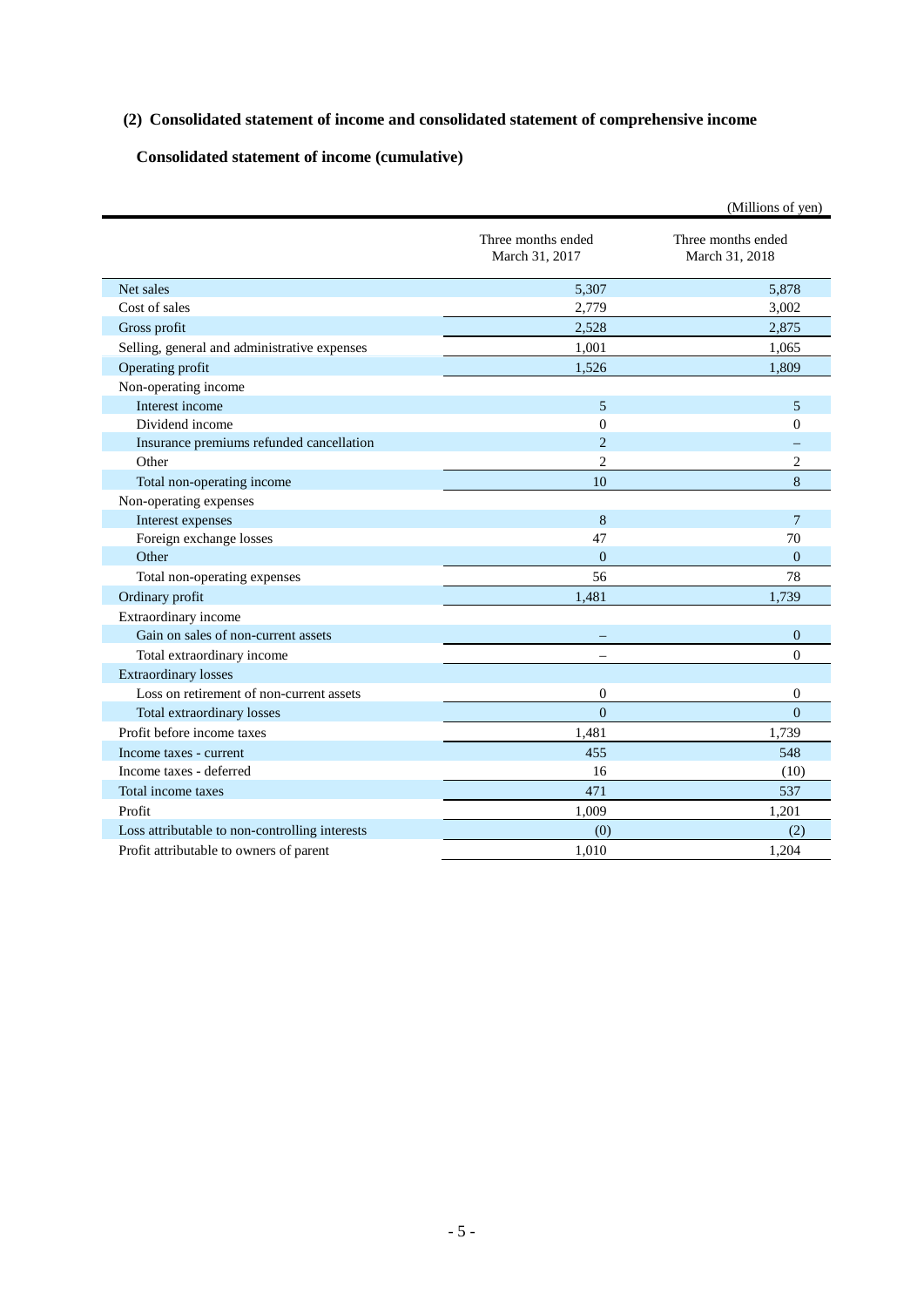# <span id="page-8-0"></span>**Consolidated statement of comprehensive income (cumulative)**

|                                                                   |                                      | (Millions of yen)                    |
|-------------------------------------------------------------------|--------------------------------------|--------------------------------------|
|                                                                   | Three months ended<br>March 31, 2017 | Three months ended<br>March 31, 2018 |
| Profit                                                            | 1,009                                | 1,201                                |
| Other comprehensive income                                        |                                      |                                      |
| Valuation difference on available-for-sale securities             | (0)                                  | (7)                                  |
| Foreign currency translation adjustment                           | (22)                                 | (96)                                 |
| Remeasurements of defined benefit plans, net of tax               | $\Omega$                             |                                      |
| Total other comprehensive income                                  | (22)                                 | (102)                                |
| Comprehensive income                                              | 986                                  | 1,099                                |
| Comprehensive income attributable to                              |                                      |                                      |
| Comprehensive income attributable to owners of<br>parent          | 996                                  | 1,128                                |
| Comprehensive income attributable to<br>non-controlling interests | (9)                                  | (28)                                 |